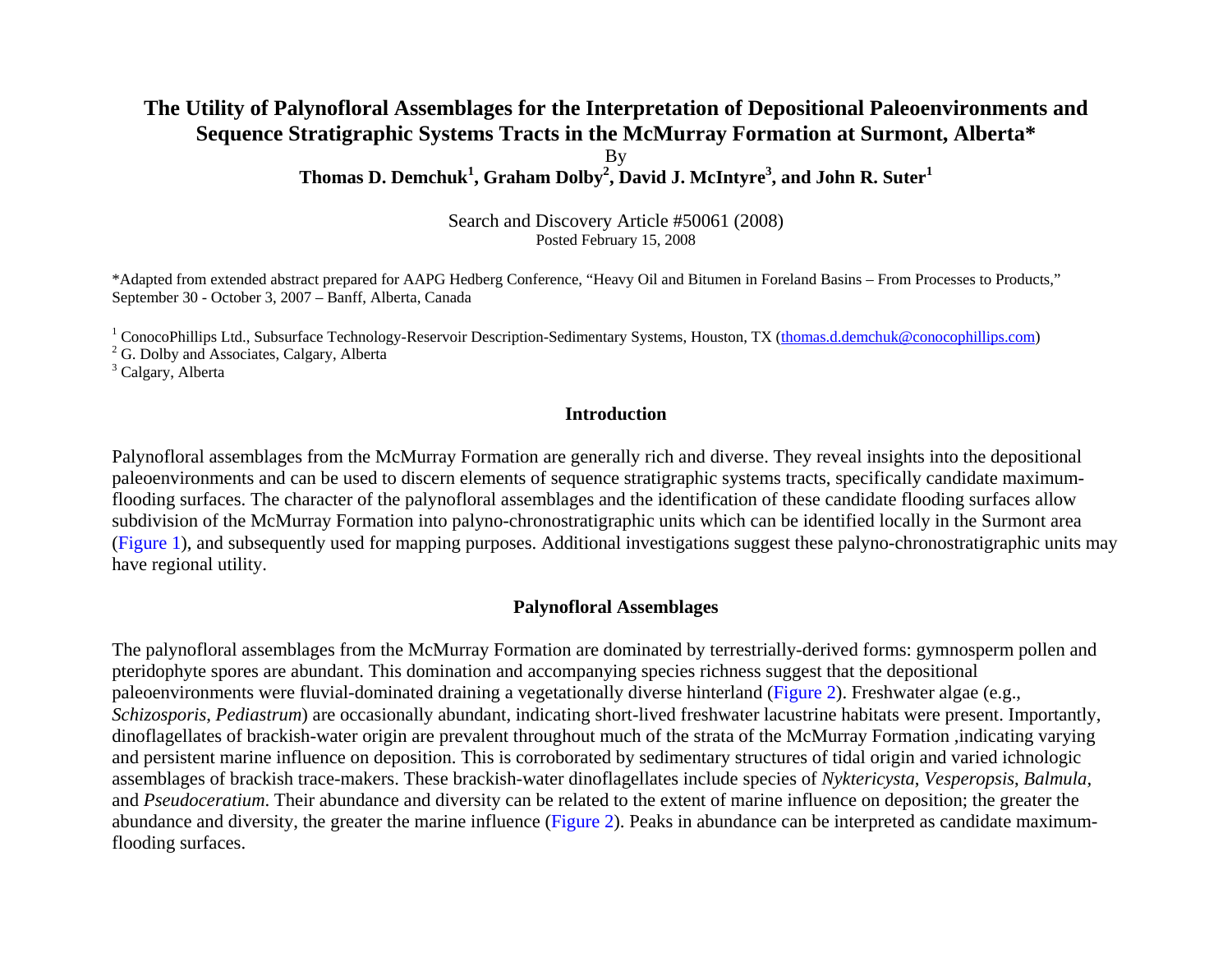# **Palyno-Chronostratigraphy**

In the Surmont region, at least five distinct palyno-chronostratigraphic units can be identified based on unique palynofloral assemblages [\(Figure 3\)](#page-4-0). In the local Surmont area these units undoubtedly reflect unique depositional paleoenvironments, the evolution of diverse paleohabitats, and the influence of marine waters on deposition on these strata. At least three candidate maximum-flooding surfaces can be interpreted, based on the abundances of dinoflagellates, calibrated to sedimentologic and seismic data.

- The lower two units are of very limited geographic extent, occurring in only a few wells, and represent local infill of topography on the Devonian unconformity. Palynofloral assemblages are dominantly of terrestrial origin with no dinoflagellates present.
- Unit 3 represents the Basal Shale, a locally thick argillaceous section present over part of the Surmont area. This shale has been described in the terms of pseudo- or muddy inclined heterolithic stratification (IHS). Where this shale is well-developed the dinoflagellate assemblages are abundant and diverse, indicating dominant brackish paleoenvironments. This is corroborated by an ichnofossil assemblage comprised of *Planolites*, *Arenicolites*, *Skolithos* and *Cylindrichnus*. In parts, freshwater algae (*Hurlandsia*) are present. A candidate maximum-flooding surface can be interpreted in the upper part of this shale where a peak of *Pseudoceratium* is identified.
- Unit 4 encompasses the dominant arenaceous strata which form the major reservoirs in the Surmont area. Palynofloral assemblages are not robust due to the lack of appropriate shale lithologies to be sampled. Where palynofloral data can be obtained, a diverse assemblage is recognized, containing brackish-water dinoflagellates indicative of some marine influence. At least one candidate maximum-flooding surface can be suggested.
- Unit 5 represents the Top Shale, another locally thick argillaceous section present over parts of the Surmont area. In contrast to the Basal Shale, much of the Top Shale contains minor abundances of brackish-water dinoflagellates. The exception is near the very top of this unit where a distinct peak of dinoflagellates indicates a candidate maximum-flooding surface.
- Unit 5 is unconformably overlain by shales of the Wabiskaw Formation. Palynofloral assemblages from the Wabiskaw are extremely diverse and abundant and contain cosmopolitan taxa correlatable to worldwide sequence chronostratigraphies. This distinct shift in the nature of the dinoflagellate assemblages serves as a unique manner in which to differentiate the overlying Wabiskaw Formation from strata of the older McMurray and could be a more reliable criterion than petrophysical characteristics.

Although the majority of palynoflora from the McMurray Formation are non-age-diagnostic, some tentative correlations can be made to worldwide chronostratigraphies. The McMurray Formation is interpreted as being primarily late Aptian in age, although the lowermost stratigraphy present at Surmont may be as old as early Aptian [\(Figure 4\)](#page-5-0). No diagnostic Barremian or older palynofloras have been identified. The top of the McMurray Formation can be no younger than earliest Albian based on the presence of earliest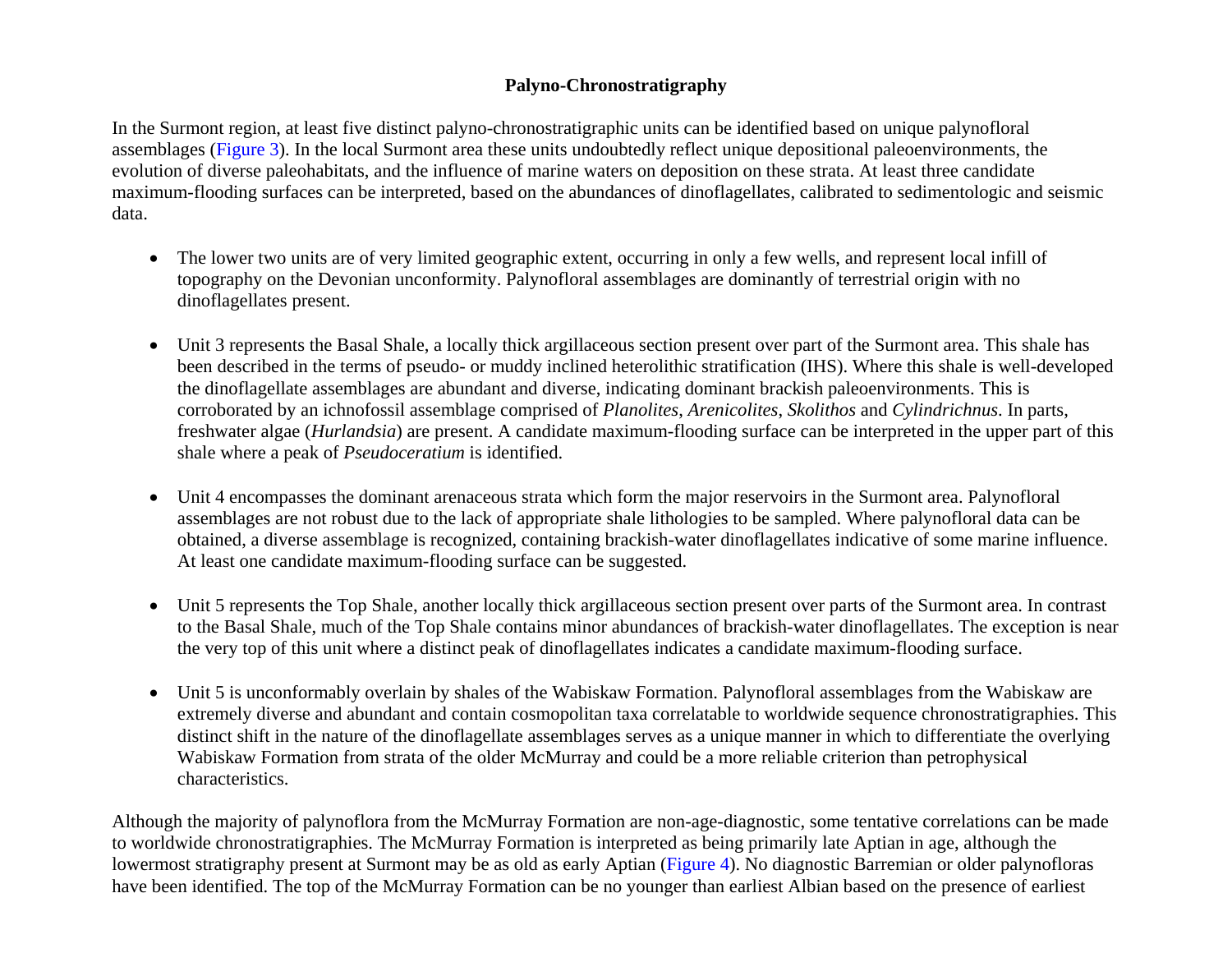<span id="page-2-0"></span>Albian dinoflagellates in the overlying Wabiskaw Formation. Simple correlation of candidate maximum-flooding surfaces to worldwide sequence chronostratigraphies for the Aptian indicate that the McMurray Formation at Surmont may have been deposited in approximately 6.0 Ma. The unconformity with the overlying Wabiskaw may represent as much as a 2.5-3.0 my. hiatus/time gap.

### **References**

Barson, D., Bachu, and S., Esslinger, P., 2001, Flow systems in the Mannville Group in the east-central Athabasca area and implications for steam-assisted gravity drainage (SAGD) operations for in situ bitumen production: Bulletin of Canadian Petroleum Geology, v. 49, p. 376-392. Michoux, D., 2002, Palynology of the Lower Cretaceous McMurray Formation, Alberta, Canada: Thirty-fifth annual meeting, American Association of Stratigraphic Palynologists, London, UK, September 11-13; also Palynology, v. 27, p. 237, 2003 (abstract).



Figure 1. Location map for Surmont area in Athabasca Oil Sands Region, northeastern Alberta (from Barson et al., 2001).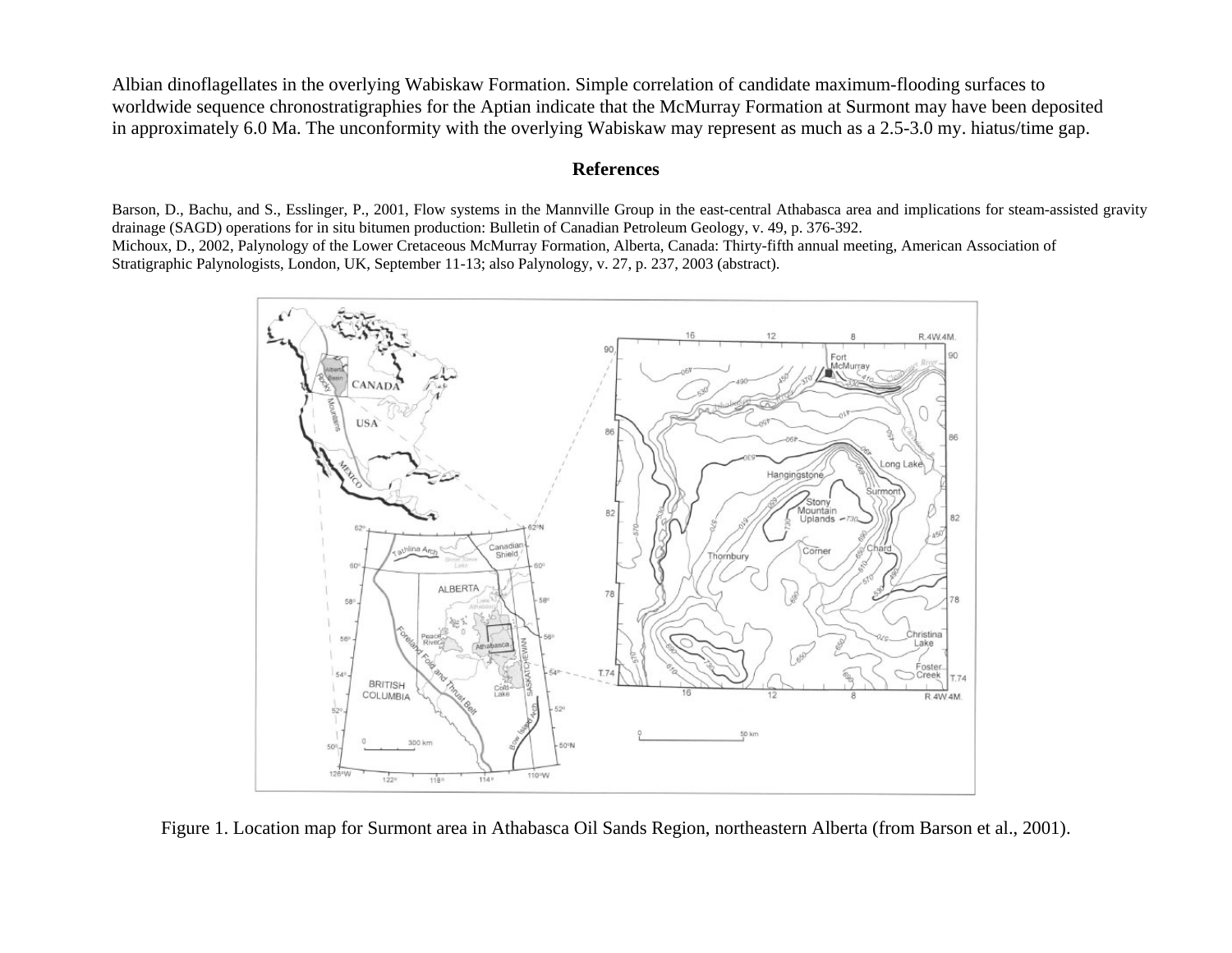<span id="page-3-0"></span>

Figure 2. Idealized distribution of palynoflora from hinterland, through tranisitional and into marine paleoenvironments. Upland paleoenvironments are dominated by terrestrial palynoflora: bisaccate pollen, pteridophyte spores (e.g. trilete spores) and freshwater lacustrine algae (e.g. Pediastrum). Low-salinity dinoflagellates (e.g. Vesperopsis, Pseudoceratium) represent the landward encroachment of marine (tidal) waters, and marine dinoflagellates (e.g. Palaeoperidinium, and other cosmopolitan forms) are abundant in offshore, neritic paleoenvironments and deeper. Distribution and relative percentages of these palynofloral groups within these paleoenvironments may be altered by factors such as climate, increased fluvial activity, and changes in sea-level. Paleoenvironments with low-salinity dinoflagellates are those envisaged for much of the deposition of the McMurray Formation at Surmont. Diagram modified from Michoux (2002).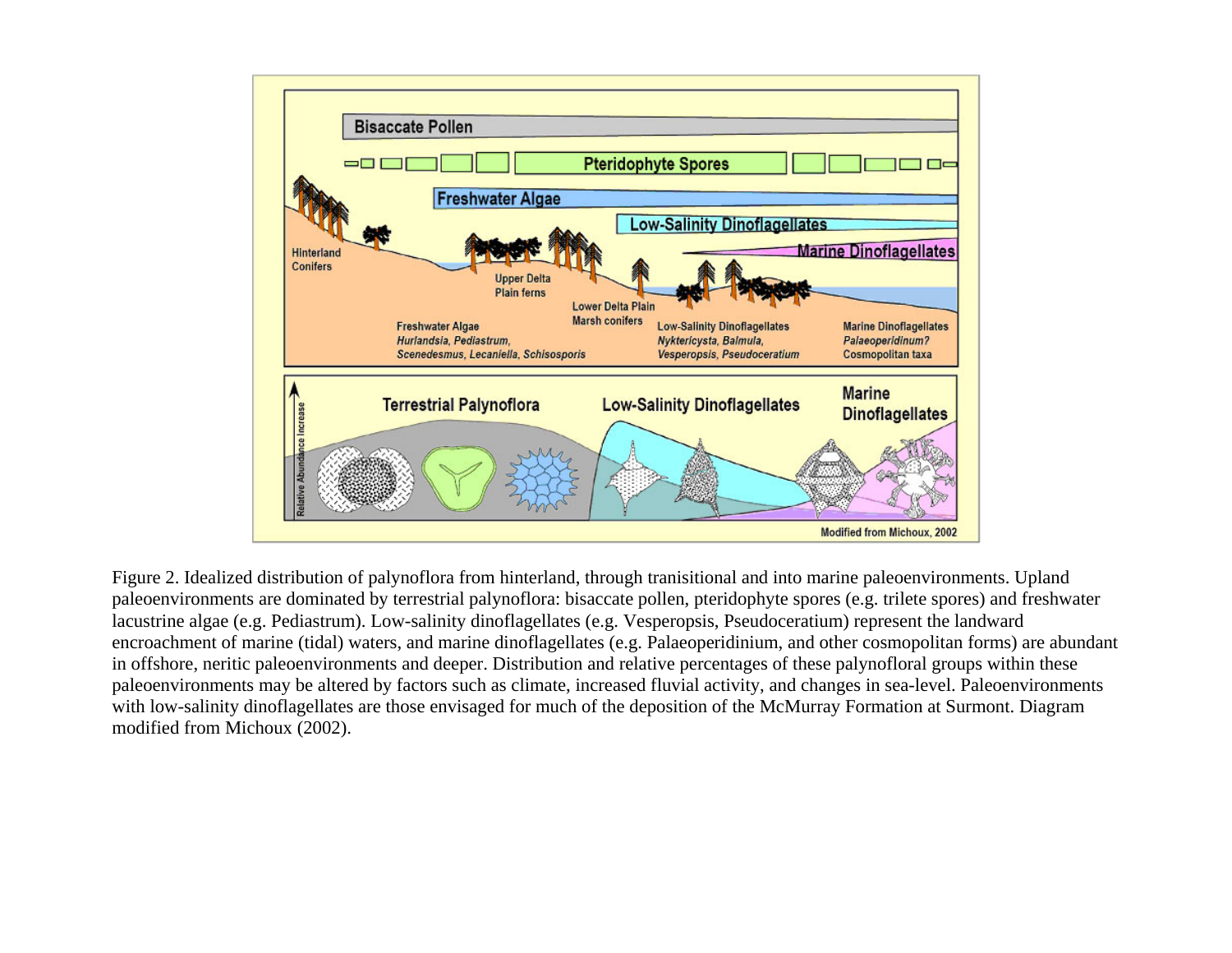<span id="page-4-0"></span>

Figure 3. Random seismic line through the Surmont area, annotated with the identified palyno-chronostratigraphic units calibrated to seismic interpretations. Lowermost units 1 and 2 are not present. The Basal Shale (in shaded green) is locally present in low-lying topography immediately above the Devonian unconformity (in yellow). Thick bitumen-saturated arenaceous beds are predominant: note the interpretation of the inclined reflectors possibly representing tidal channels. Such a determination would be confirmed by the presence of low-salinity (brackish) dinoflagellates in the corresponding palynofloral assemblages. The Top Shale (in pink) is locally thick, cutting down almost to the Devonian unconformity. The entire region is then unconformably overlain by strata of the Wabiskaw Formation (in red).